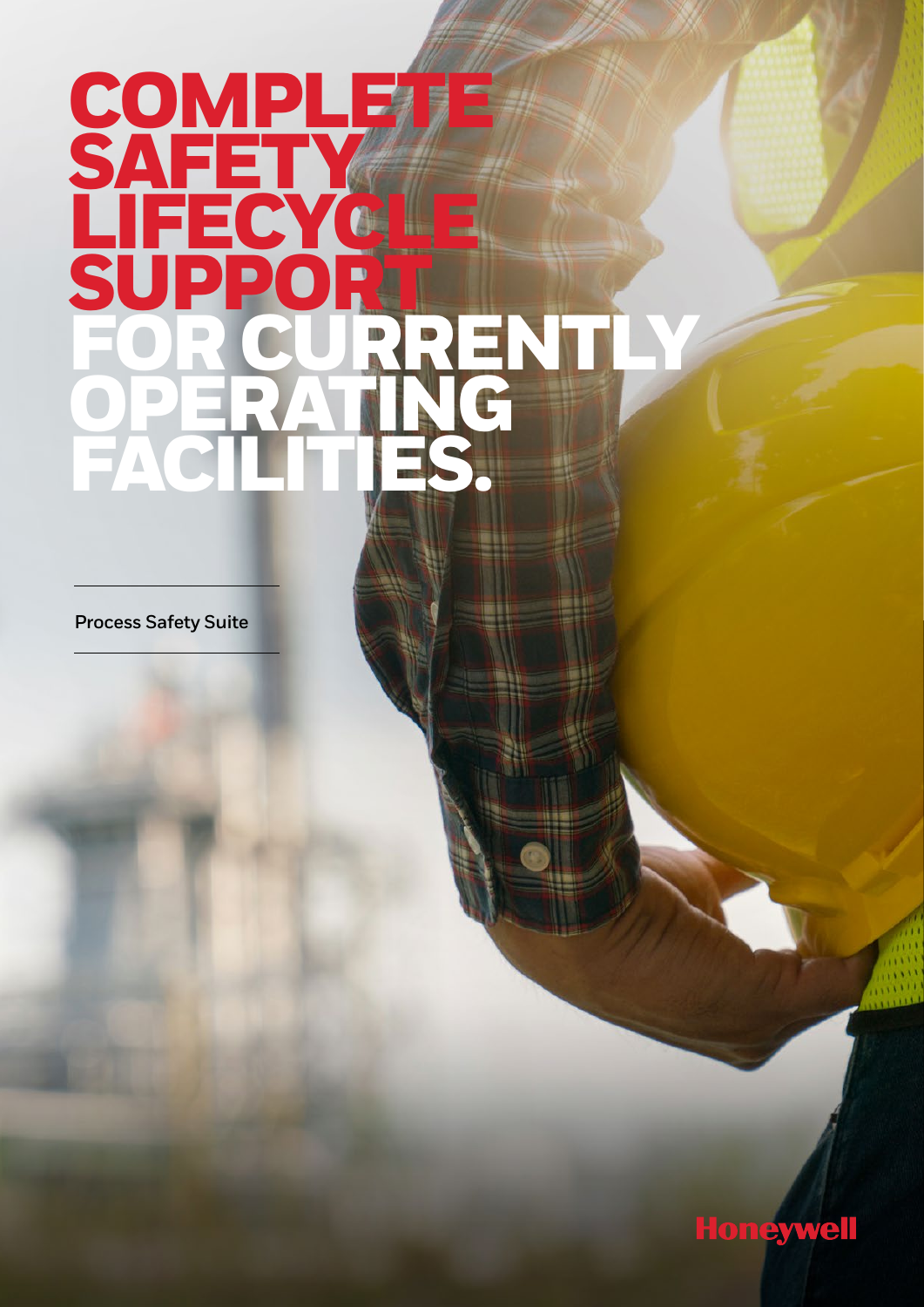## GROWING PROCESS SAFETY CHALLENGES

**Despite the application of a wide variety of safeguarding measures, accidents in the process industries continue to occur. Plant owners/operators must find ways to better understand the safety status of their assets and then act appropriately. Key information in the process safety lifecycle is often handled through many manual and disconnected steps. This results in inefficient operations, compliance issues, increased risk and reduced profits.** 

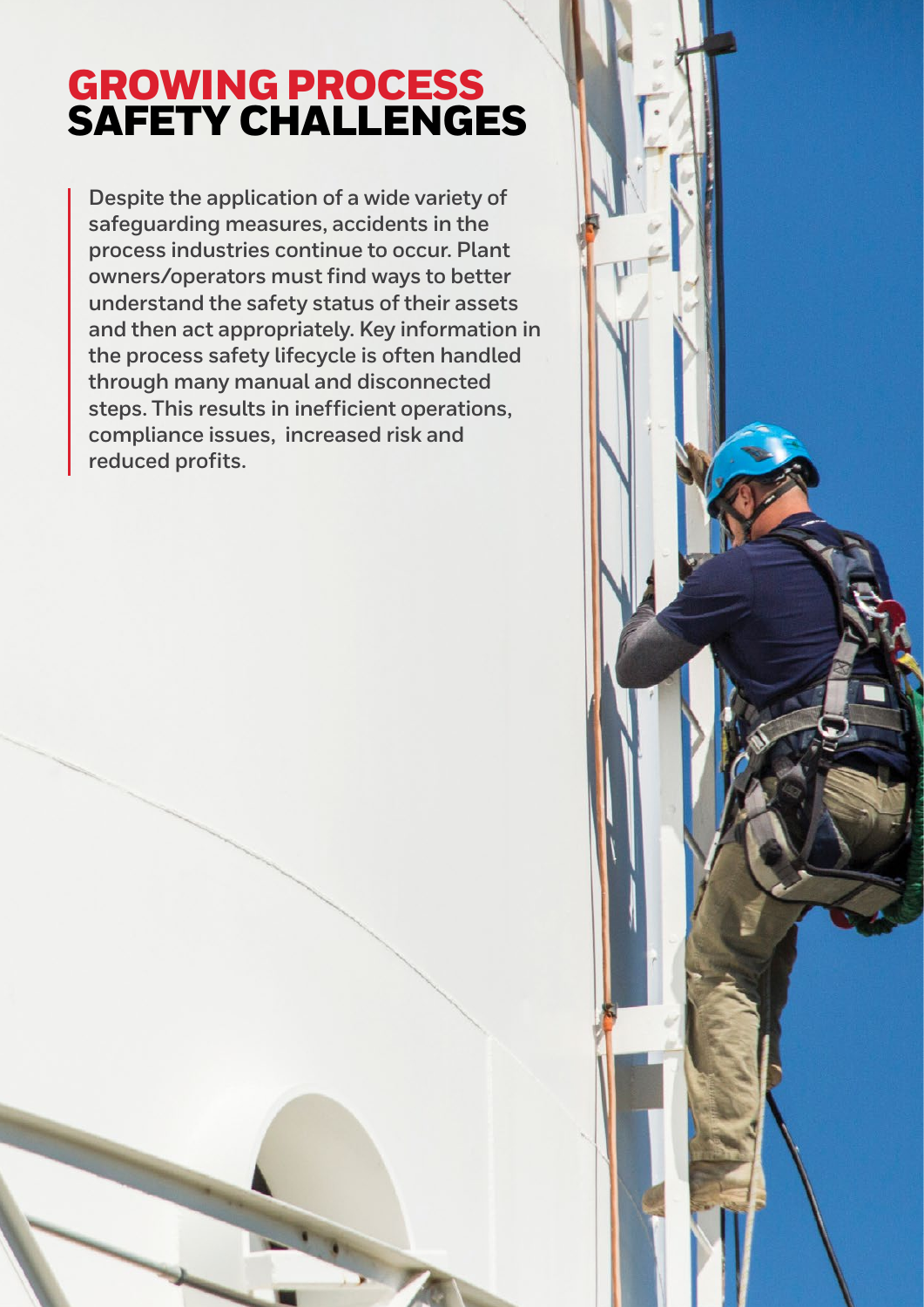#### **Honeywell Has the Right Solution**

Honeywell Process Safety Suite (PSS) is a comprehensive solution that fully automates the process safety lifecycle, helping to reduce errors, lower costs, continuously monitor operations for hazardous conditions, and provide safety alerts in a timely fashion. ISA/IEC-61511 compliance is made easy and displayed in an easy-to-understand format.

#### **Designed to Optimize Existing Operations**

No matter where you enter the process safety lifecycle, Honeywell Process Safety Suite can help you reduce risk and save money, while complying with best engineering practices throughout the operating life of the plant. This solution enables you to use your operating history in addition to your testing to minimize risk and optimize spending.

With the robust PSS applications, you can employ a single data system to manage all your process safety risk management analysis and information throughout the life of your project – and for the next 30+ years. The more you use PSS, the more you will benefit from its robust synergies.



#### **Monitor Performance to Minimize Risk**

- Use data from your historian to validate designs or flag issues
- View an up-to-date dashboard of "What does my process safety risk look like Today?"
- Displays available for various levels of the organization, from the unit to the corporate level



#### **Centralize & Synchronize**

When you're ready to revalidate your process hazard analysis (PHA), the current data can be imported from whatever system\* you use today. Doing the PHA and layers of protection analysis (LOPA), Process Safety Suite enables a better comparison of "risk reduction intended" vs. "risk reduction achieved" so gaps can be better prioritized and addressed promptly while optimizing budget.



#### **Higher Quality with Fewer Resources**

• The lifecycle can be entered at any point. Once data is entered, it doesn't need to be transcribed from system to system. You can use templates and reuse previous designs to save time.



#### ARE YOU READY FOR THE FUTURE?

Your plant will run for the next 30 years or more. As such, you have to ensure its operations are safe — cost effectively. There are several logical places to get started:

- 1. Five-year PHA revalidation – Import your current PHA into PSS or do the work inside PSS
- 2. Confirming or redoing your safety integrity level (SIL) calculations – build your safety requirement specification (SRS) in PSS, save time and money, and set yourself up for Step 3. Data conversion from major SIL calculation engines.
- 3. Confirm your systems are working as intended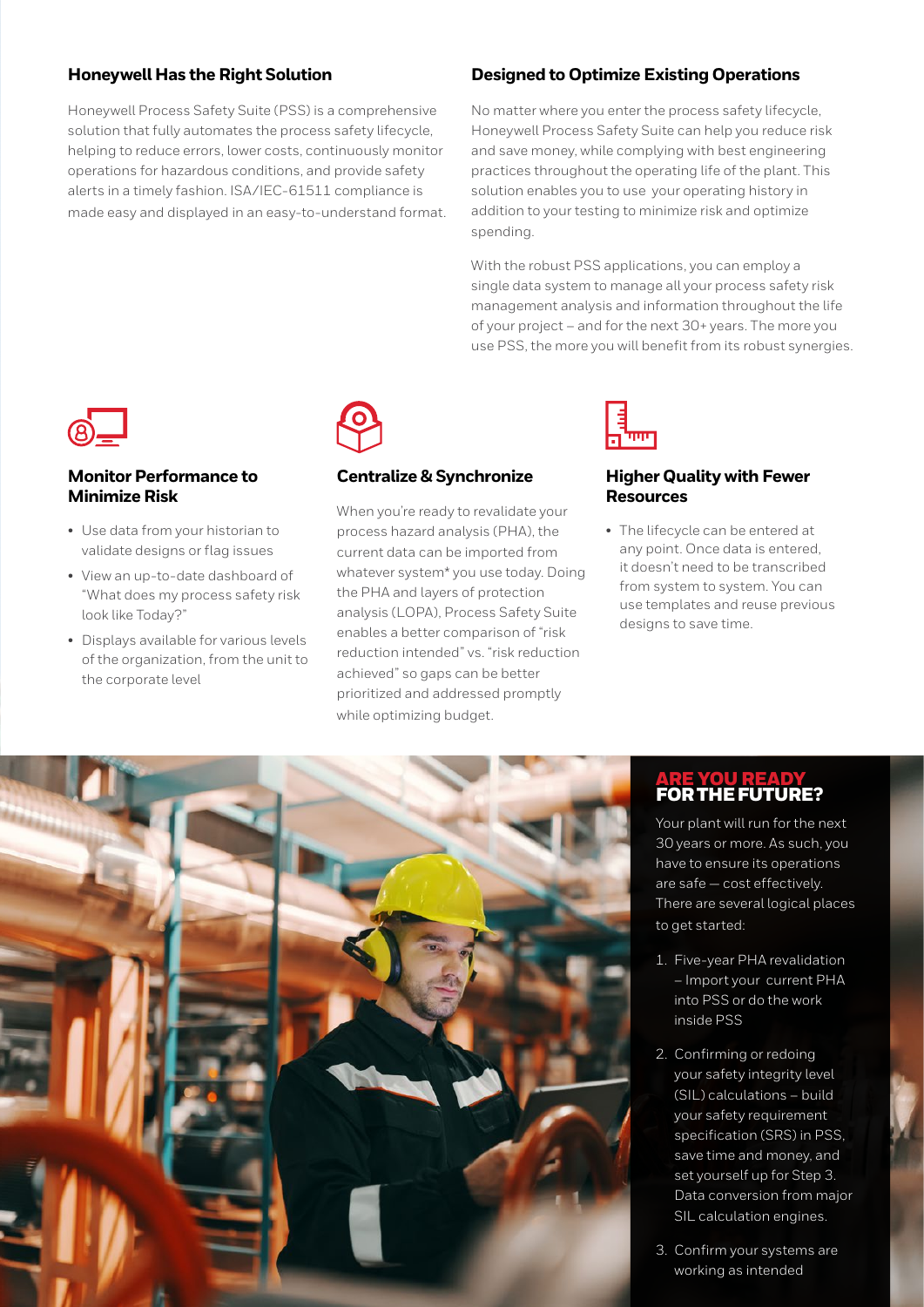### PROCESS SAFETY. ANALYZER

### **Track. Analyze. Detect Issues.**

Honeywell DynAMo Process Safety Analyzer (PSA) is advanced software that automates tracking, analysis and reporting on the operation of shutdown systems and safety elements, enabling users to promptly detect issues and continuously ensure process safety.

With the PSA solution, industrial organizations can prove to authorities and other entities that continuous validation is performed to essential process safety components. They can also promptly detect issues for faster action when necessary, and capturing reports to prove proper operation.

- Automates tracking and validating the condition and operation of safety components to identify risk gaps on a shift or daily basis, so operating teams can fix them quickly
- Employs transparent key performance indicators (KPIs) visualized in Forge Operations Safety Advisor (OSA) to make it easy to shif t resources to where they are needed
- Improves compliance with regulations and standards like IEC 61511 with minimal effort
- Detects safety-critical equipment due for test or needing repair
- Keeps supporting data and reports for post-event analysis for auditing and working towards best-in-class safety levels



#### SHUTDOWN ANALYZER

- Increased safety via continuous and effective validation of shutdown systems and prompt detection of issues
- Reduced downtime, minimizing planned shutdowns and using unplanned shutdowns for emergency shutdown (ESD)/planned shutdown (PSD) validation
- Reduced time and effort for shutdown system audits
- Fewer extra personnel onsite for system validation, minimizing risk exposure and transportation costs
- Historical validated record of shutdown system operation for auditing with causes



#### SAFETY ELEMENT SCOUT

- Increased safety by promptly detecting failed operations and easily identifying elements requiring testing/maintenance
- Reduced downtime required for validation, minimizing planned shutdowns
- Less time and effort for validation, minimizing the need for extra personnel onsite and lowering transportation costs and risk exposure
- Historical validated record of safety operations



#### SIL REPORTS

- Increased safety, quickly identifying items requiring testing or maintenance
- Reduced downtime/deferrals, identifying safety instrumented functions (SIFs) with high demand above limits and failure rates to take preventative actions
- Less time and effort for validation
- Historical record of SIL KPIs and reports for auditing and post-event analysis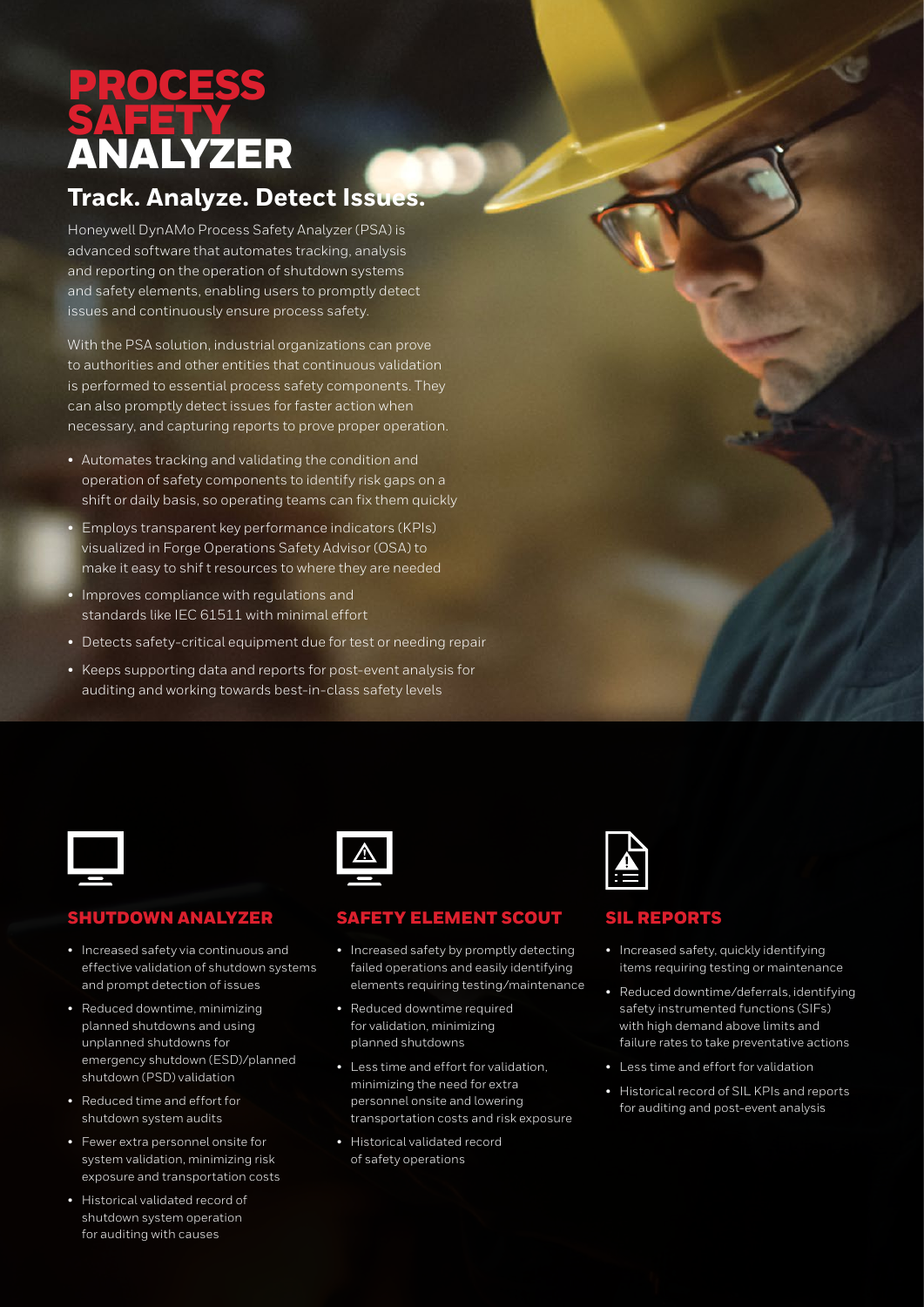## FORGE OPERATIONS SAFETY ADVISOR

### **Visualize. Understand. Improve Decisions.**

Forge Operations Safety Advisor (OSA) provides an easy-to-understand picture of your process safety risk as it stands today with visibility at site, division and enterprise level. Forge OSA collects information from your process Operations and Maintenance, then compares them with the risk analyses in your HAZOP and LOPAs to show how your plant is operating by comparing it with the ideal "Digital Twin for Safety" as laid out by your risk assessment teams.

Honeywell Process Safety Suite utilizes an inherited data model, linking risk rankings down to tagged devices and making it easier to suppor t daily operations and maintenance activities. Interfaces with operating data such as process historians and maintenance management systems provide

the insight required to make better business decisions regarding testing, planned outages, demands safety system performance, and future capital project spend. Previously invisible risk become identifiable by analyzing deviations in operations compared to the original design assumptions.

All this is displayed on your Company's risk matrix in near-real time, making it easy for all to understand. And like all our Forge-based tools OSA provides usable insights and recommends prioritized actions to fix the causes of the issues.





#### CMMS INTEGRATION

- Monitors on-time testing
- Identifies upcoming tests impacting safety
- Collects and classif y failures



#### PSA- PROCESS

- Tracks demands (monitor trip counts vs. assumed from LOPA , classify when spurious, identify when to ignore due to test, and assign initiating cause from PHA
- Tracks bypassing (time in bypass and number of times in bypass)
- Improved financial returns
- Monitors dashboard safety performance
- Analyzes across the organization
- Reduces time for mining process safety data to suppor t daily activities
- Maintains an evergreen PHA
- Streamlines Management of Change (MOC) while impacting process safety
- Suppor ts functional safety assessments and safety audits
- Simplifies incident investigations
- Suppor ts bypass management
- Identifies safety bad actors
- Evaluates future capital spend
- Facilitates testing requirements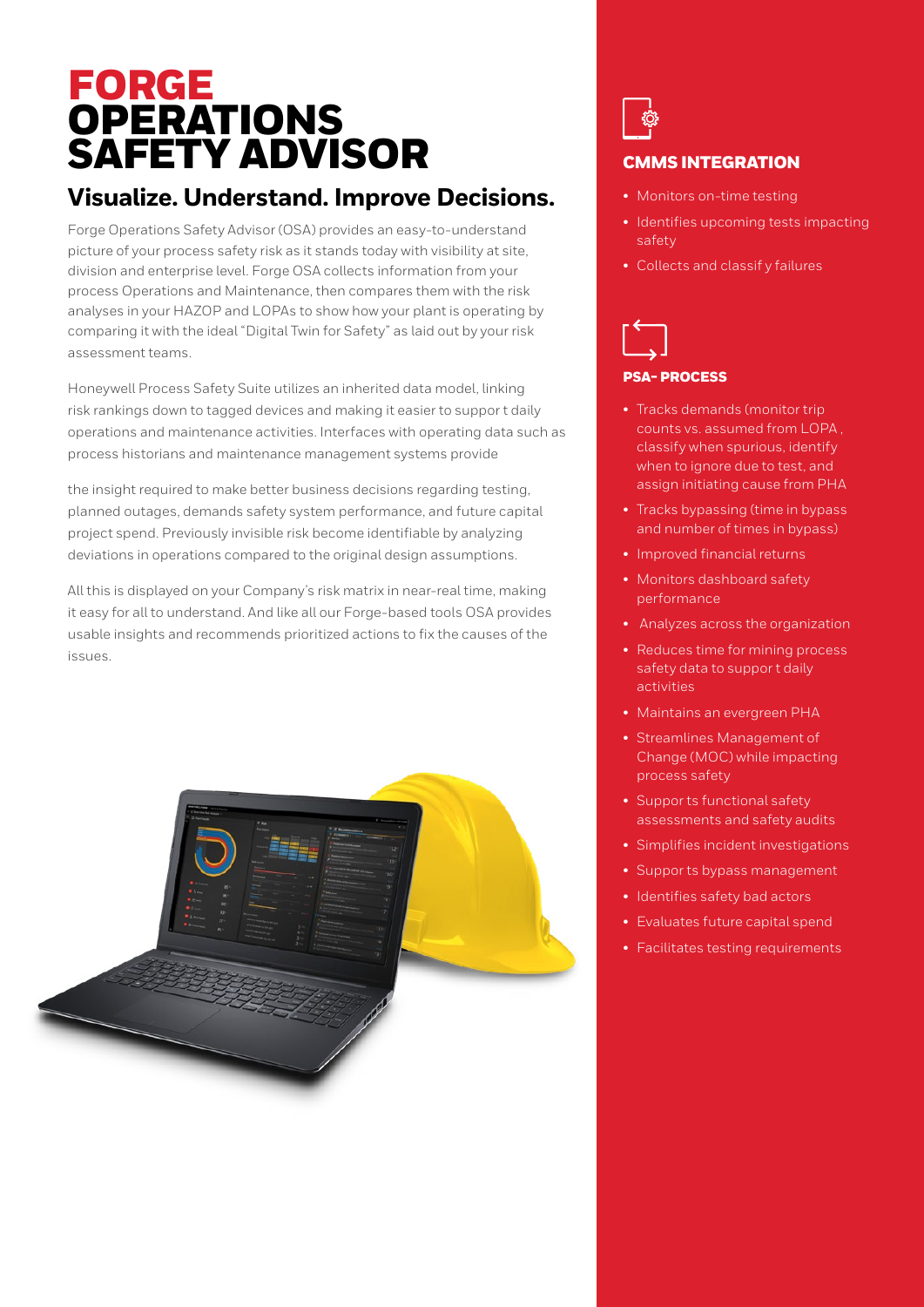## SAFETY WORKBENCH

### **Centralize. Synchronize. Minimize Risk.**

**In a typical industrial facility, unit information switches back and forth many times and manual data entry, revision control, and normal human behavior creates havoc and leads to systematic errors.**

Honeywell Safety Workbench consolidates all of the tools, synchronizes the information for seamless transfer and revision control, and represents the single source of truth for your process and functional safety data. This solution can be used in conjunction with the other components of Process

Safety Suite to keep your data evergreen and monitor performance to minimize risk moving forward.

When you have an issue with a safety system, you can easily see the effect on your risk profile, making it easier to manage risks and demonstrate adherence to your policies.



#### **VALIDATIONS**

- Provides revalidation tools for PHA/LOP
- Imports from major PHA tools
- Interoperates with other PHA tools
- Saves team time with better results



#### MOCS AND SMALL PROJECTS

- Revision controls to support stage/gated process
- Single enterprise solution
- Seamless data transfer
- Single point of data entry
- Use company standards and libraries

Driven by a patented data model, Safety Workbench enables seamless transfer from one process safety activity to the next. The application enables users to start anywhere in the lifecycle and grow as they go. You can use the full suite to take advantages of the considerable synergies.



#### BYPASS MANAGEMENT

- Workflows for assessing risk
- Visibility of bypasses to leadership
- Integration to ".BYP" status

### **Don't Let Data Conversion Be a Barrier**

**For plants that are already up and running, Honeywell Process Safety Suite software uses the latest techniques to help PHA revalidation teams move smoothly through their work of identifying issues using data from their own unit's performance. And, it improves the speed and accuracy of numerous technical activities needed to properly analyze risk during revalidations.**

#### WE HAVE THE TOOLS

- Flexible "Real World Model"
- Process Safety Templates
- Equipment Under Control
- Advanced Copy/Clone
- Data "Cleansing" Toolkit
- Automated Validation
- Subject Matter Experts

#### WE KNOW THE INFORMATION

- PHA Reports
- LOPA Reports
- SIL Verification
- SRS Documentation
- 
- Protection Layer Lists
- Cause & Effect Matrices
- Functional Test Procedures

#### WE'VE DATA TYPES

- Single-user Software
- Read-only Documentation
- Spreadsheets, Documents, and other Flat Files
- Custom Databases/Tools
- CMMS/Instrument Lists
- Technical Drawings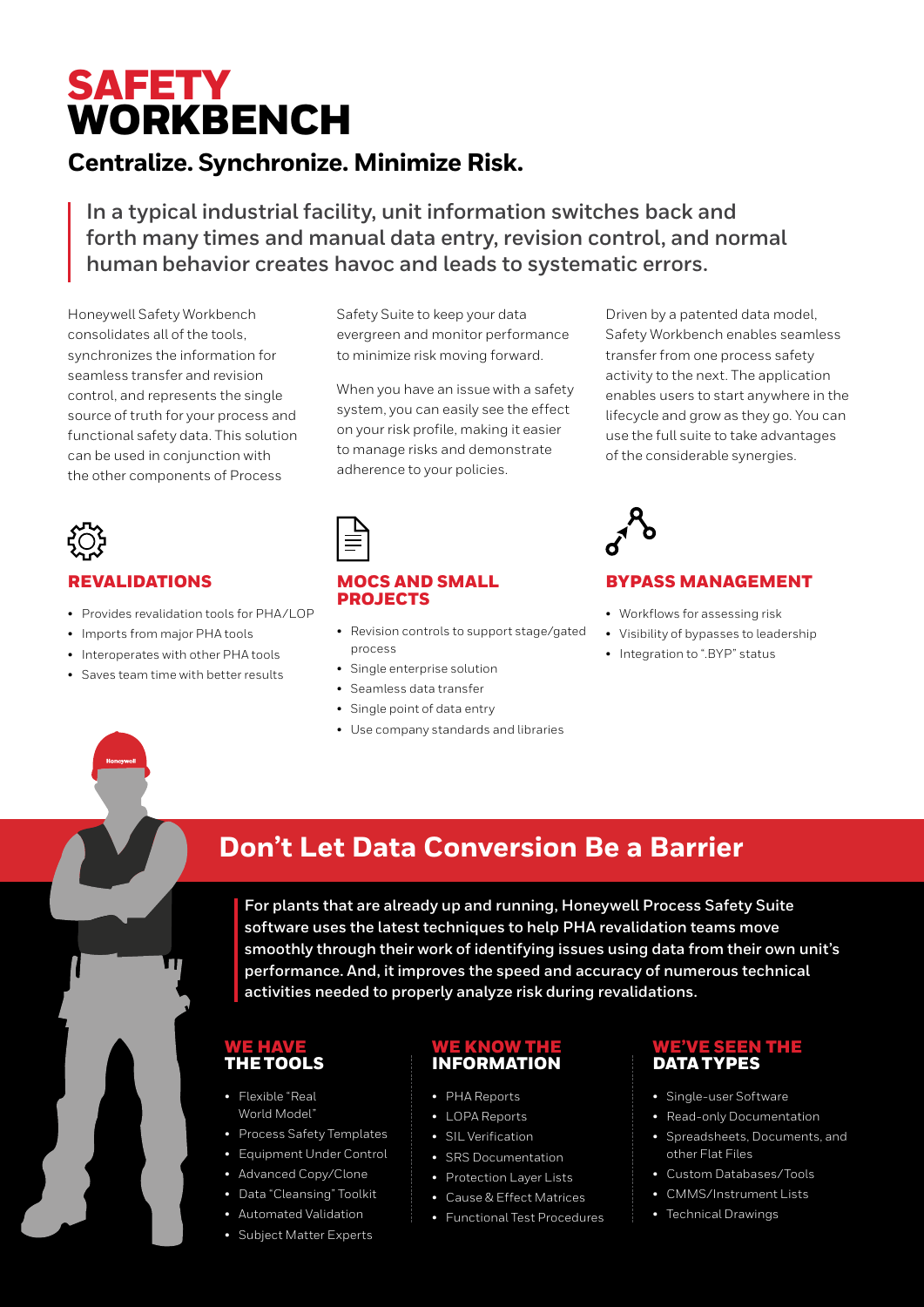### AUTOMATE ALL ASPECTS OF THE SAFETY LIFECYCLE

### **Centralize. Synchronize. Minimize Risk.**

**Honeywell Process Safety Suite delivers solutions to assist customers in automating and managing all aspects of their process safety lifecycle.**

These solutions help prove compliance with regulations and standards, and provide a status of overall risk. They also help identify areas where problems may occur.

#### PROCESS SAFETY

- PHA/LOPA Tightly Integrated
- Cause or Consequence Based
- Flexible Library Settings
- Recommendation Tracking
- Cause Summing
- Data Migration Tools
- Multiple Risk Matrices
- Functional Safety Assessments
- Gap Assignments
- Configurable Checklists



#### **CTIONAL SAFETY**

- Robust SIL Calculation Engine
- Manage Failure Rate Library
- Calculate PFD, RRF and MTTFs
- Test and Diagnostic Coverage
- Partial Stroke Testing
- CCF/3-layered Voting
- Graphical Architecture
- SRS IEC 61511 Compliant
- Equipment Under Control
- Advance Copy/Clone

## **ERATIONS AND** MAINTENANCE

- Forge OSA for near real time process safety risk visualization
- Evergreen Cause & Ef fects matrix
- Standardize Testing Strategy
- Intelligent Test Plans
- End-to-end Test Procedures
- Device-level Test Procedures
- Make Safety Simple Using Safety Workbench

## **ORKS WITH** HONEYWELL, **NNAGER™ SC**

**Honeywell Safety Manager™ and Safety Manager SC have been reliable safety partners for many years. Process Safety Suite is intended to leverage your existing infrastructure in Safety Manager as well as other SIS logic solver brands.**

You will be able to move your SRS design information into our Safety Builder<sup>™</sup> software to speed implementation, take out transcription errors, and check for management of change or temporary bypass issues — all in a way that is cyber-secure.